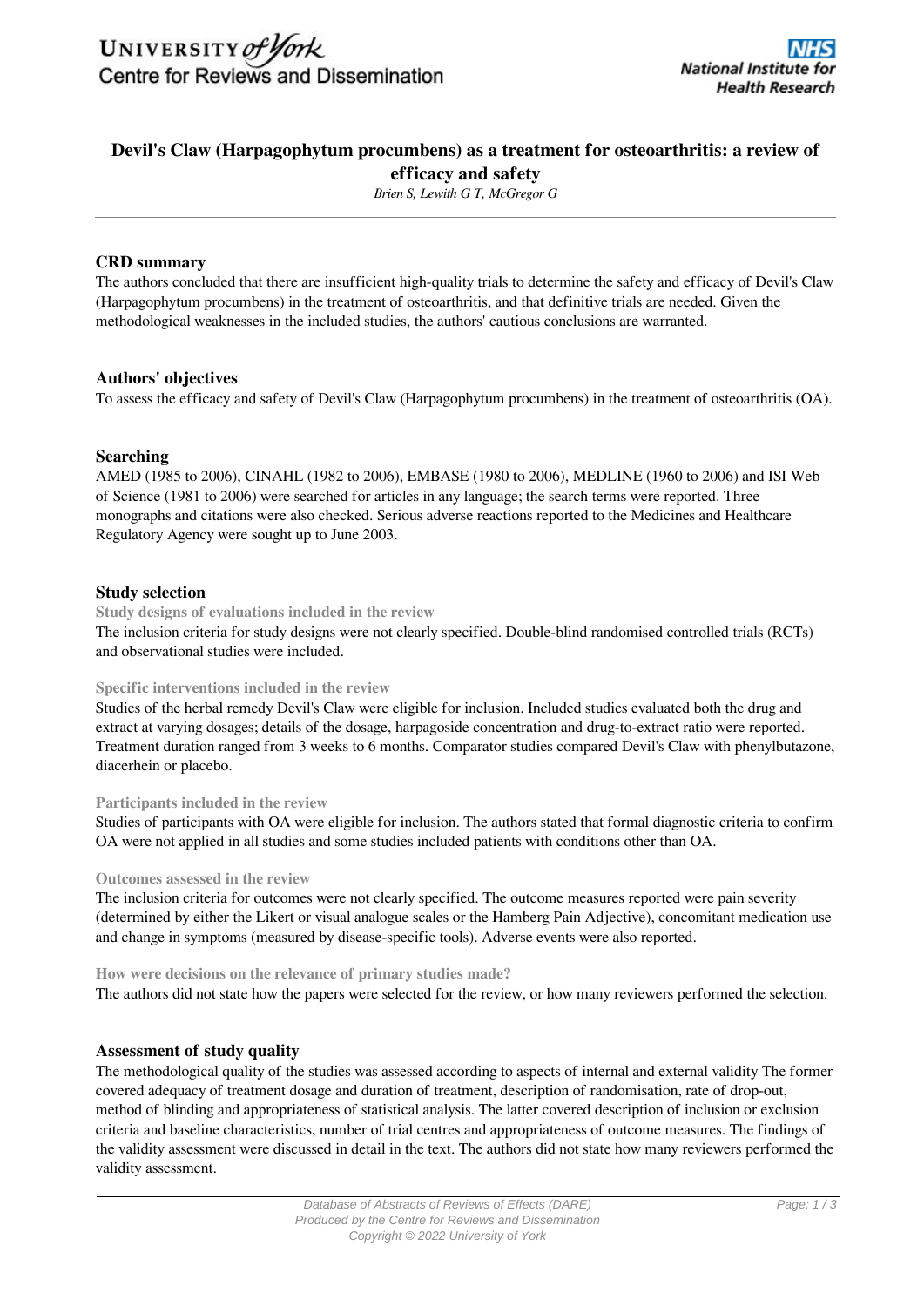

# **Data extraction**

The authors did not state how the data were extracted for the review, or how many reviewers performed the data extraction. For observational studies, data on the percentage improvement in outcome were extracted. For comparator studies, data were extracted on the difference in outcome between the comparator groups. Data on the occurrence of adverse events were also extracted.

# **Methods of synthesis**

**How were the studies combined?**

The results of the studies were combined in a narrative summary. In addition, each individual study was summarised in the text and tables, with the tables grouped by study design.

**How were differences between studies investigated?** Differences between the studies were discussed in the text.

### **Results of the review**

Fourteen studies (n=3,838) were included: 2 double-blind RCTs with comparator treatment (n=172), 4 double-blind RCTs with placebo control (n=285) and 8 observational studies (n=3,381).

The majority of the included studies had significant methodological weaknesses, to the extent that their conclusions could not be deemed valid.

Two RCTs were considered to be of higher methodological quality than the rest of the other studies. One showed that Devil's Claw was as effective as diacerhein ( $p=0.001$ ) and had significantly fewer side-effects ( $p=0.042$ ). However, a high drop-out rate (26%) and limitations in terms of inclusion criteria and outcome measures mean that these conclusions should still be treated with caution. The second RCT showed that Devil's Claw significantly reduced pain compared with placebo at both 30 days (p=0.018) and 60 days (p=0.012). This study was of sufficient methodological quality for its findings to be considered valid. No adverse events were reported: the sample size (n=89) was too small to reliably detect adverse effects.

### **Authors' conclusions**

The methodological quality of the existing evidence is generally poor. The authors provided some evidence to indicate that Devil's Claw may be of potential therapeutic value in the treatment of OA. However, the poor quality of studies in this area precludes any clear conclusions about its efficacy.

### **CRD commentary**

The review question was supported by the somewhat broad inclusion criteria for the intervention and participants only. Some of the included studies evaluated patients with conditions other than OA, which might affect the applicability of the findings. However, this is likely to be a limitation of the available evidence rather than the review itself. Several relevant sources were searched with no language restrictions, and unpublished safety data were sought from the UK competent authority. However, it is unclear whether the authors searched systematically for unpublished data on efficacy, therefore publication bias cannot be ruled out. It is not clear what methods were used in the study selection, validity assessment and data extraction procedures, which means that reviewer error and bias may have been introduced.

Appropriate criteria were used to assess both the internal and external validity of the included studies, the results of which were discussed thoroughly within the text and when considering the strength and reliability of the evidence presented. This discussion highlighted several methodological weaknesses affecting both the internal and external validity of the included studies. Given the heterogeneity of the included studies, the authors' decision to use a narrative synthesis was appropriate. In light of methodological limitations in the review and the generally poor quality of the included studies, the authors' cautious conclusions are appropriate.